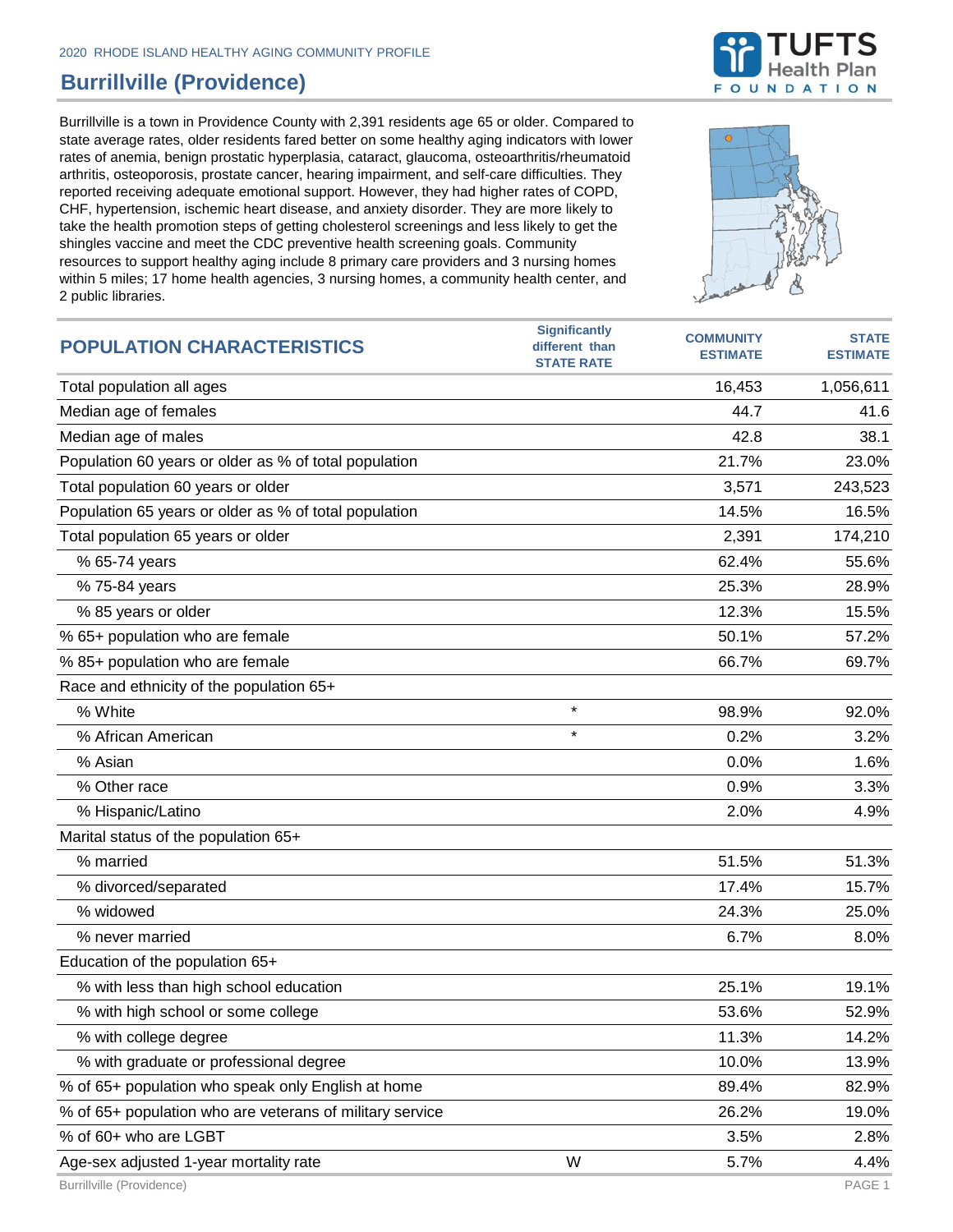| <b>HEALTHY AGING INDICATORS</b>                              | <b>BETTER / WORSE</b><br><b>STATE RATE</b> | <b>COMMUNITY</b><br><b>ESTIMATE</b> | <b>STATE</b><br><b>ESTIMATE</b> |
|--------------------------------------------------------------|--------------------------------------------|-------------------------------------|---------------------------------|
| <b>WELLNESS</b>                                              |                                            |                                     |                                 |
| % 60+ getting the recommended hours of sleep                 |                                            | 61.1%                               | 63.0%                           |
| % 60+ doing any physical activity within last month          |                                            | 66.0%                               | 71.0%                           |
| % 60+ met CDC guidelines for muscle-strengthening activity   |                                            | 24.0%                               | 25.0%                           |
| % 60+ met CDC guidelines for aerobic physical activity       |                                            | 50.5%                               | 54.3%                           |
| % 60+ with fair or poor health status                        |                                            | 19.0%                               | 19.5%                           |
| % 60+ with 15+ physically unhealthy days in last month       |                                            | 13.6%                               | 14.5%                           |
| <b>FALLS</b>                                                 |                                            |                                     |                                 |
| % 60+ who fell within last year                              |                                            | 30.6%                               | 26.3%                           |
| % 60+ who were injured in a fall within last year            |                                            | 10.8%                               | 10.3%                           |
| % 65+ had hip fracture                                       |                                            | 3.9%                                | 3.4%                            |
| <b>PREVENTION</b>                                            |                                            |                                     |                                 |
| % 60+ with physical exam/check-up in last year               |                                            | 91.0%                               | 93.0%                           |
| % 60+ flu shot in last year                                  |                                            | 57.3%                               | 60.6%                           |
| % 60+ with pneumonia vaccine                                 |                                            | 66.7%                               | 67.7%                           |
| % 60+ with shingles vaccine                                  | W                                          | 27.8%                               | 35.3%                           |
| % 60+ women with a mammogram within last 2 years             |                                            | 82.1%                               | 82.0%                           |
| % 60+ with colorectal cancer screening                       |                                            | 75.5%                               | 77.8%                           |
| % 60+ with HIV test                                          |                                            | 17.5%                               | 15.8%                           |
| % 60+ met CDC preventive health screening goals              | W                                          | 29.4%                               | 39.2%                           |
| <b>NUTRITION &amp; DIET</b>                                  |                                            |                                     |                                 |
| % 60+ with 5 or more servings of fruit or vegetables per day |                                            | 16.9%                               | 18.1%                           |
| % 65+ with poor supermarket access                           |                                            | 59.0%                               | 23.6%                           |
| % 60+ stressed about buying food in last month               |                                            | 12.3%                               | 13.2%                           |
| % 60+ self-reported obese                                    |                                            | 30.0%                               | 26.8%                           |
| % 65+ clinically diagnosed obesity                           |                                            | 31.5%                               | 29.3%                           |
| % 65+ with high cholesterol                                  |                                            | 79.4%                               | 79.1%                           |
| % 60+ with cholesterol screening                             | B                                          | 98.6%                               | 96.9%                           |
| <b>ORAL HEALTH</b>                                           |                                            |                                     |                                 |
| % 60+ with dental insurance                                  |                                            | 56.6%                               | 56.3%                           |
| % 60+ with annual dental exam                                |                                            | 73.2%                               | 75.9%                           |
| # of dentists per 100,000 persons (all ages)                 |                                            | 61.7                                | 64.7                            |
| % 60+ with loss of 6 or more teeth                           |                                            | 31.1%                               | 29.6%                           |
| <b>CHRONIC DISEASE</b>                                       |                                            |                                     |                                 |
| % 65+ with Alzheimer's disease or related dementias          |                                            | 14.6%                               | 13.1%                           |
| % 65+ with anemia                                            | B                                          | 46.5%                               | 50.0%                           |
| % 65+ with asthma                                            |                                            | 14.9%                               | 14.9%                           |
| % 65+ with atrial fibrillation                               |                                            | 15.9%                               | 15.0%                           |
| % 65+ with autism spectrum disorder                          |                                            | N/A                                 | 0.04%                           |
| % 65+ with benign prostatic hyperplasia (men)                | B                                          | 35.4%                               | 42.2%                           |
| % 65+ with breast cancer (women)                             |                                            | 9.1%                                | 11.1%                           |
| % 65+ with cataract                                          | B                                          | 61.4%                               | 67.5%                           |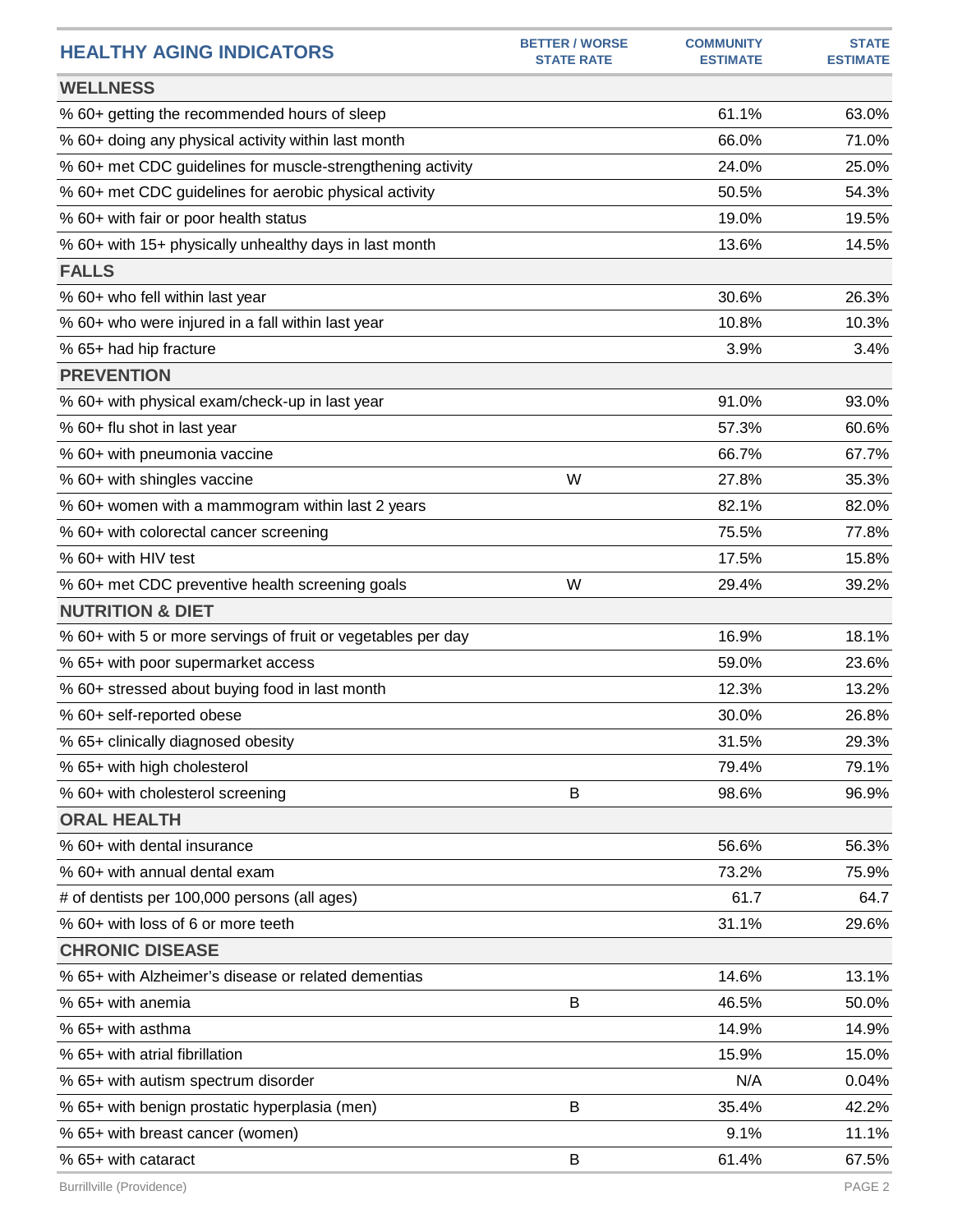| <b>HEALTHY AGING INDICATORS</b>                         | <b>BETTER / WORSE</b><br><b>STATE RATE</b> | <b>COMMUNITY</b><br><b>ESTIMATE</b> | <b>STATE</b><br><b>ESTIMATE</b> |
|---------------------------------------------------------|--------------------------------------------|-------------------------------------|---------------------------------|
| % 65+ with chronic kidney disease                       |                                            | 33.0%                               | 30.7%                           |
| % 65+ with chronic obstructive pulmonary disease        | W                                          | 25.9%                               | 22.9%                           |
| % 65+ with colon cancer                                 |                                            | 3.8%                                | 2.7%                            |
| % 65+ with congestive heart failure                     | W                                          | 24.8%                               | 21.6%                           |
| % 65+ with diabetes                                     |                                            | 36.2%                               | 34.7%                           |
| % 65+ with endometrial cancer (women)                   |                                            | 2.2%                                | 1.9%                            |
| % 65+ with epilepsy                                     |                                            | 2.7%                                | 2.9%                            |
| % 65+ with fibromyalgia, chronic pain and fatigue       |                                            | 25.9%                               | 25.4%                           |
| % 65+ with glaucoma                                     | B                                          | 22.8%                               | 27.0%                           |
| % 65+ ever had a heart attack                           |                                            | 6.4%                                | 5.8%                            |
| % 65+ with HIV/AIDS                                     |                                            | 0.09%                               | 0.12%                           |
| % 65+ with hypertension                                 | W                                          | 81.2%                               | 78.0%                           |
| % 65+ with hypothyroidism                               |                                            | 21.8%                               | 22.4%                           |
| % 65+ with ischemic heart disease                       | W                                          | 45.7%                               | 41.8%                           |
| % 65+ with leukemias and lymphomas                      |                                            | 3.3%                                | 2.7%                            |
| % 65+ with liver disease                                |                                            | 11.6%                               | 9.9%                            |
| % 65+ with lung cancer                                  |                                            | 2.1%                                | 2.1%                            |
| % 65+ with migraine and other chronic headache          |                                            | 5.5%                                | 6.1%                            |
| % 65+ with osteoarthritis or rheumatoid arthritis       | B                                          | 51.6%                               | 56.2%                           |
| % 65+ with osteoporosis                                 | B                                          | 14.2%                               | 19.6%                           |
| % 65+ with peripheral vascular disease                  |                                            | 26.2%                               | 25.6%                           |
| % 65+ with pressure ulcer or chronic ulcer              |                                            | 8.8%                                | 8.1%                            |
| % 65+ with prostate cancer (men)                        | B                                          | 9.8%                                | 13.4%                           |
| % 65+ with stroke                                       |                                            | 12.6%                               | 11.9%                           |
| % 65+ with traumatic brain injury                       |                                            | 1.0%                                | 1.0%                            |
| % 65+ with 4+ (out of 15) chronic conditions            |                                            | 63.6%                               | 63.8%                           |
| % 65+ with 0 chronic conditions                         |                                            | 7.0%                                | 7.0%                            |
| <b>BEHAVIORAL HEALTH</b>                                |                                            |                                     |                                 |
| # opioid deaths (all ages)                              |                                            | 19                                  | 1,654                           |
| % 65+ with opioid use disorder                          |                                            | 1.3%                                | 1.9%                            |
| % 65+ with substance use disorder                       |                                            | 7.3%                                | 7.0%                            |
| % 60+ who used marijuana in last month                  |                                            | N/A                                 | 3.4%                            |
| % 60+ excessive drinking                                |                                            | 8.9%                                | 9.3%                            |
| % 65+ with tobacco use disorder                         |                                            | 10.3%                               | 10.8%                           |
| % 60+ current smokers                                   |                                            | 8.8%                                | 8.7%                            |
| % 60+ ever used E-Cigarettes in last month              |                                            | 6.4%                                | 5.8%                            |
| <b>MENTAL HEALTH</b>                                    |                                            |                                     |                                 |
| % 60+ who reported receiving adequate emotional support | B                                          | 84.5%                               | 79.7%                           |
| % 60+ who reported being satisfied with life            |                                            | 95.0%                               | 95.3%                           |
| % 60+ with 15+ days poor mental health in last month    |                                            | 7.0%                                | 7.4%                            |
| % 65+ with depression                                   |                                            | 33.5%                               | 32.9%                           |
| % 65+ with anxiety disorder                             | W                                          | 34.3%                               | 29.8%                           |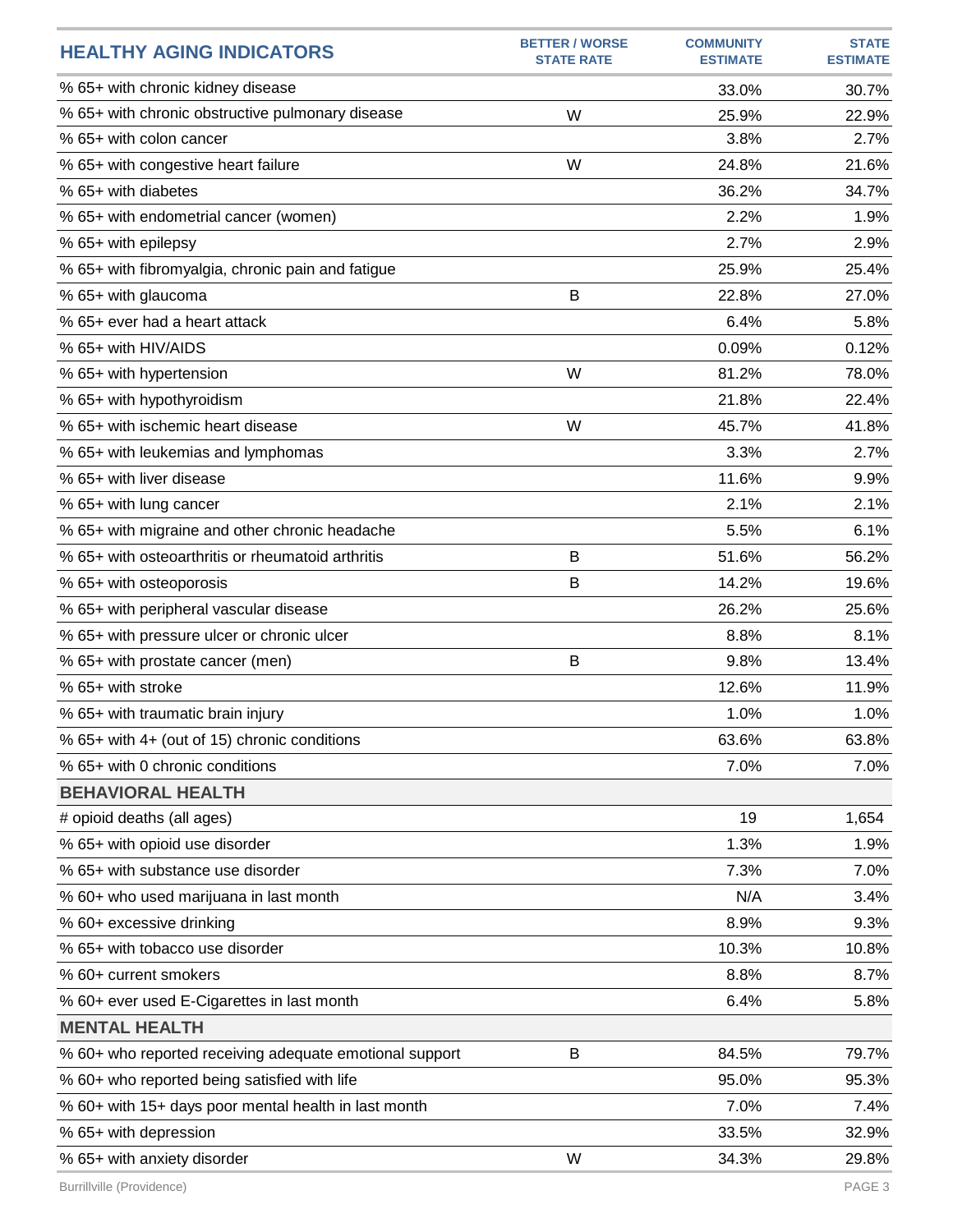| <b>HEALTHY AGING INDICATORS</b>                                  | <b>BETTER / WORSE</b><br><b>STATE RATE</b> | <b>COMMUNITY</b><br><b>ESTIMATE</b> | <b>STATE</b><br><b>ESTIMATE</b> |
|------------------------------------------------------------------|--------------------------------------------|-------------------------------------|---------------------------------|
| % 65+ with bipolar disorder                                      |                                            | 3.3%                                | 4.1%                            |
| % 65+ with post-traumatic stress disorder                        |                                            | 1.4%                                | 1.7%                            |
| % 65+ with schizophrenia & other psychotic disorder              |                                            | 3.6%                                | 3.8%                            |
| % 65+ with personality disorder                                  |                                            | 1.9%                                | 2.8%                            |
| <b>LIVING WITH DISABILITY</b>                                    |                                            |                                     |                                 |
| % 65+ with self-reported hearing difficulty                      |                                            | 18.5%                               | 13.9%                           |
| % 65+ with clinical diagnosis of deafness or hearing impairment  | B                                          | 13.2%                               | 16.4%                           |
| % 65+ with self-reported vision difficulty                       |                                            | 8.1%                                | 5.5%                            |
| % 65+ with clinical diagnosis of blindness or visual impairment  |                                            | 1.2%                                | 1.1%                            |
| % 65+ with self-reported cognition difficulty                    |                                            | 10.1%                               | 8.2%                            |
| % 65+ with self-reported ambulatory difficulty                   |                                            | 18.7%                               | 21.0%                           |
| % 65+ with clinical diagnosis of mobility impairment             |                                            | 4.1%                                | 3.8%                            |
| % 65+ with self-reported self-care difficulty                    | B                                          | 2.8%                                | 8.0%                            |
| % 65+ with self-reported independent living difficulty           |                                            | 10.6%                               | 14.3%                           |
| <b>CAREGIVING</b>                                                |                                            |                                     |                                 |
| # of Alzheimer's disease specific support groups                 |                                            | 0                                   | 16                              |
| # of Memory Cafes                                                |                                            | 0                                   | 10                              |
| % of 60+ who provide care to a family/friend in last month       |                                            | 20.2%                               | 22.5%                           |
| % of grandparents raising grandchildren                          |                                            | 1.1%                                | 1.0%                            |
| % of grandparents who live with grandchildren                    |                                            | 3.3%                                | 3.2%                            |
| <b>ACCESS TO CARE</b>                                            |                                            |                                     |                                 |
| % 65+ dually eligible for Medicare and Medicaid                  |                                            | 13.0%                               | 13.8%                           |
| % 65+ Medicare managed care enrollees                            | $\star$                                    | 46.0%                               | 43.8%                           |
| % 60+ with a regular doctor                                      |                                            | 96.8%                               | 96.7%                           |
| % 60+ who did not see a doctor when needed due to cost           |                                            | 4.4%                                | 5.4%                            |
| # of primary care providers within 5 miles                       |                                            | 8                                   | 1,605                           |
| # of hospitals within 5 miles                                    |                                            | 0                                   | 13                              |
| # of home health agencies                                        |                                            | 17                                  | 23                              |
| # of nursing homes within 5 miles                                |                                            | 3                                   | 80                              |
| # of community health centers                                    |                                            | 1                                   | 43                              |
| # of adult day health centers                                    |                                            | 0                                   | 31                              |
| # of hospice agencies                                            |                                            | $\mathbf 0$                         | 18                              |
| <b>SERVICE UTILIZATION</b>                                       |                                            |                                     |                                 |
| # physician visits per year                                      | $\star$                                    | 7.4                                 | 8.4                             |
| # emergency room visits/1000 persons 65+ years annually          |                                            | 539.4                               | 620.6                           |
| # Part D monthly prescription fills per person annually          | $\star$                                    | 55.3                                | 52.2                            |
| # home health visits annually                                    |                                            | 3.6                                 | 3.5                             |
| # durable medical equipment claims annually                      |                                            | 2.1                                 | 1.7                             |
| # inpatient hospital stays/1000 persons 65+ years annually       |                                            | 290.4                               | 286.5                           |
| % Medicare inpatient hospital readmissions (as % of admissions)  |                                            | 17.0%                               | 17.4%                           |
| # skilled nursing facility stays/1000 persons 65+ years annually |                                            | 113.2                               | 98.8                            |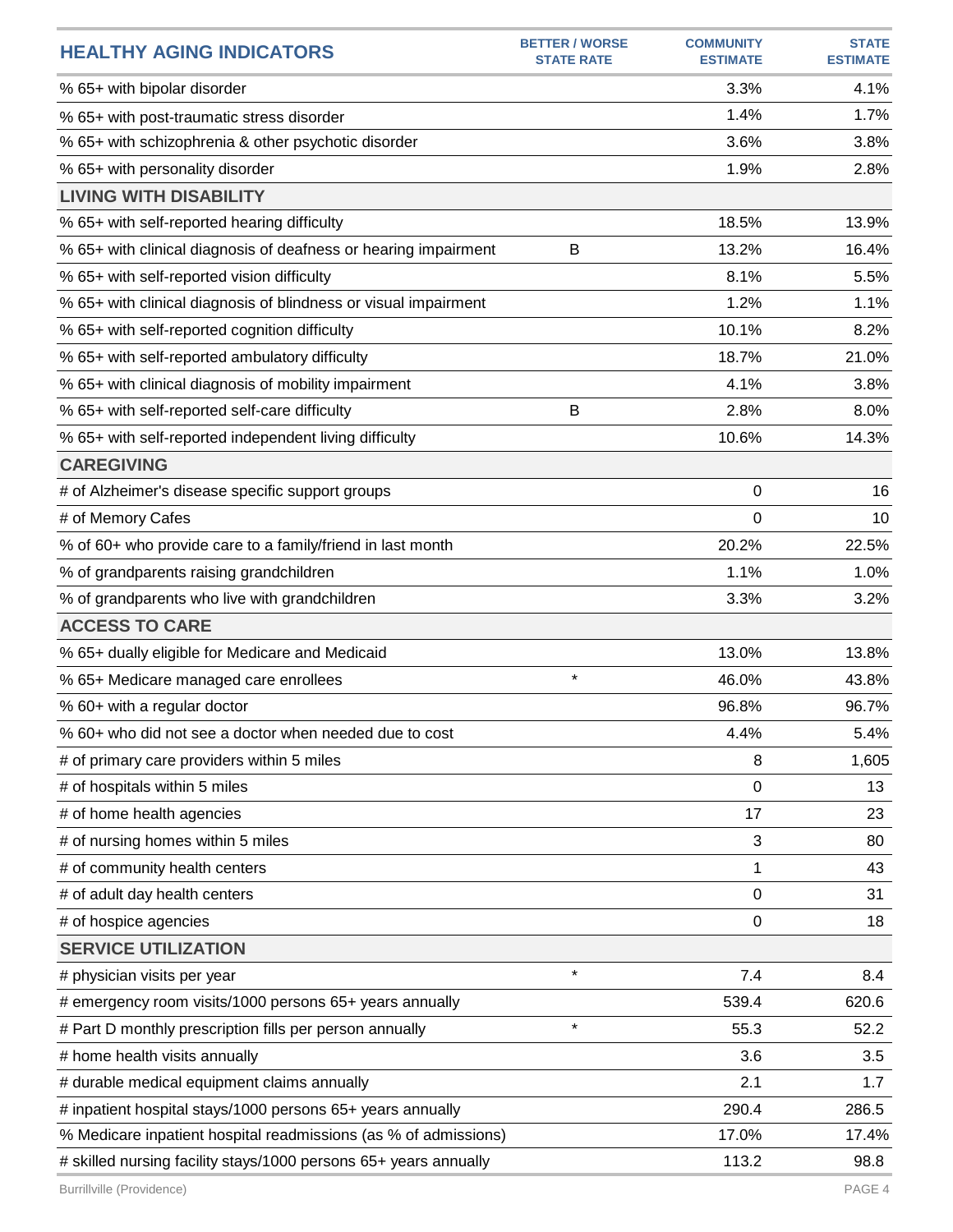| <b>HEALTHY AGING INDICATORS</b>                               | <b>BETTER / WORSE</b><br><b>STATE RATE</b> | <b>COMMUNITY</b><br><b>ESTIMATE</b> | <b>STATE</b><br><b>ESTIMATE</b> |
|---------------------------------------------------------------|--------------------------------------------|-------------------------------------|---------------------------------|
| # skilled nursing home Medicare beds/1000 persons 65+ years   |                                            | 104.9                               | 47.1                            |
| % 65+ getting Medicaid long term services and supports        | $\star$                                    | 6.3%                                | 4.2%                            |
| % 65+ hospice users                                           |                                            | 4.0%                                | 3.5%                            |
| % 65+ hospice users as % of decedents                         |                                            | 62.7%                               | 53.0%                           |
| Median hospice days per hospice user (65+, deceased)          |                                            | 8.5                                 | 11.0                            |
| Median hospice payment (Medicare + other) per hospice user    |                                            | \$2,966.06                          | \$3,870.97                      |
| <b>COMMUNITY</b>                                              |                                            |                                     |                                 |
| Air pollution: annual # of unhealthy days for 65+ (county)    |                                            | 8                                   | N/A                             |
| Age-friendly efforts in community                             |                                            | Not yet                             | Yes                             |
| # of senior centers                                           |                                            | 0                                   | 32                              |
| # of universities and community colleges                      |                                            | 0                                   | 19                              |
| # of public libraries                                         |                                            | 2                                   | 71                              |
| # of YMCAs                                                    |                                            | 0                                   | 15                              |
| % in county with access to broadband (all ages)               |                                            | 98.4%                               | 98.1%                           |
| % 60+ who used Internet in last month                         |                                            | 75.9%                               | 71.6%                           |
| Voter participation rate in 2016 election (age 18+)           |                                            | 56.7%                               | 55.0%                           |
| % 60+ who believe local service orgs understand needs         |                                            | 44.4%                               | 44.1%                           |
| % 60+ who believe he/she can make a difference                | $\star$                                    | 45.4%                               | 52.2%                           |
| % 60+ who believe working together can make a difference      |                                            | 78.4%                               | 81.0%                           |
| % 60+ who volunteer at least once per month                   | $\star$                                    | 17.7%                               | 22.9%                           |
| % 60+ who attend community events (church, club) monthly      |                                            | 38.4%                               | 44.4%                           |
| <b>SAFETY &amp; CRIME</b>                                     |                                            |                                     |                                 |
| Violent crime rate /100,000 persons                           |                                            | 105.4                               | 220.3                           |
| Homicide rate /100,000 persons (county)                       |                                            | 3                                   | $\overline{2}$                  |
| # firearm fatalities (all ages) (county)                      |                                            | 572                                 | 895                             |
| Property crime rate /100,000 persons                          |                                            | 571.9                               | 1,678.4                         |
| # 65+ deaths by suicide (county)                              |                                            | 24                                  | 57                              |
| <b>TRANSPORTATION</b>                                         |                                            |                                     |                                 |
| % 65+ who own a motor vehicle                                 | $\star$                                    | 90.5%                               | 85.0%                           |
| % 60+ who always drive or ride wearing a seatbelt             |                                            | 91.1%                               | 91.9%                           |
| % 60+ who drove under the influence of drinking in last month |                                            | N/A                                 | 2.0%                            |
| # of fatal crashes involving adult age 60+/town               |                                            | 0                                   | 82                              |
| # of fatal crashes involving adult age 60+/county             |                                            | 52                                  | 82                              |
| <b>HOUSING</b>                                                |                                            |                                     |                                 |
| % 65+ population who live alone                               |                                            | 26.0%                               | 31.4%                           |
| Average household size (all ages)                             |                                            | 2.6                                 | 2.5                             |
| Median house value                                            |                                            | \$239,500.00                        | \$249,800.00                    |
| % 60+ own home                                                | $\star$                                    | 78.9%                               | 70.3%                           |
| % 60+ homeowners who have mortgage                            |                                            | 50.5%                               | 48.7%                           |
| % 60+ stressed about paying rent/mortgage in last month       |                                            | 24.5%                               | 22.1%                           |